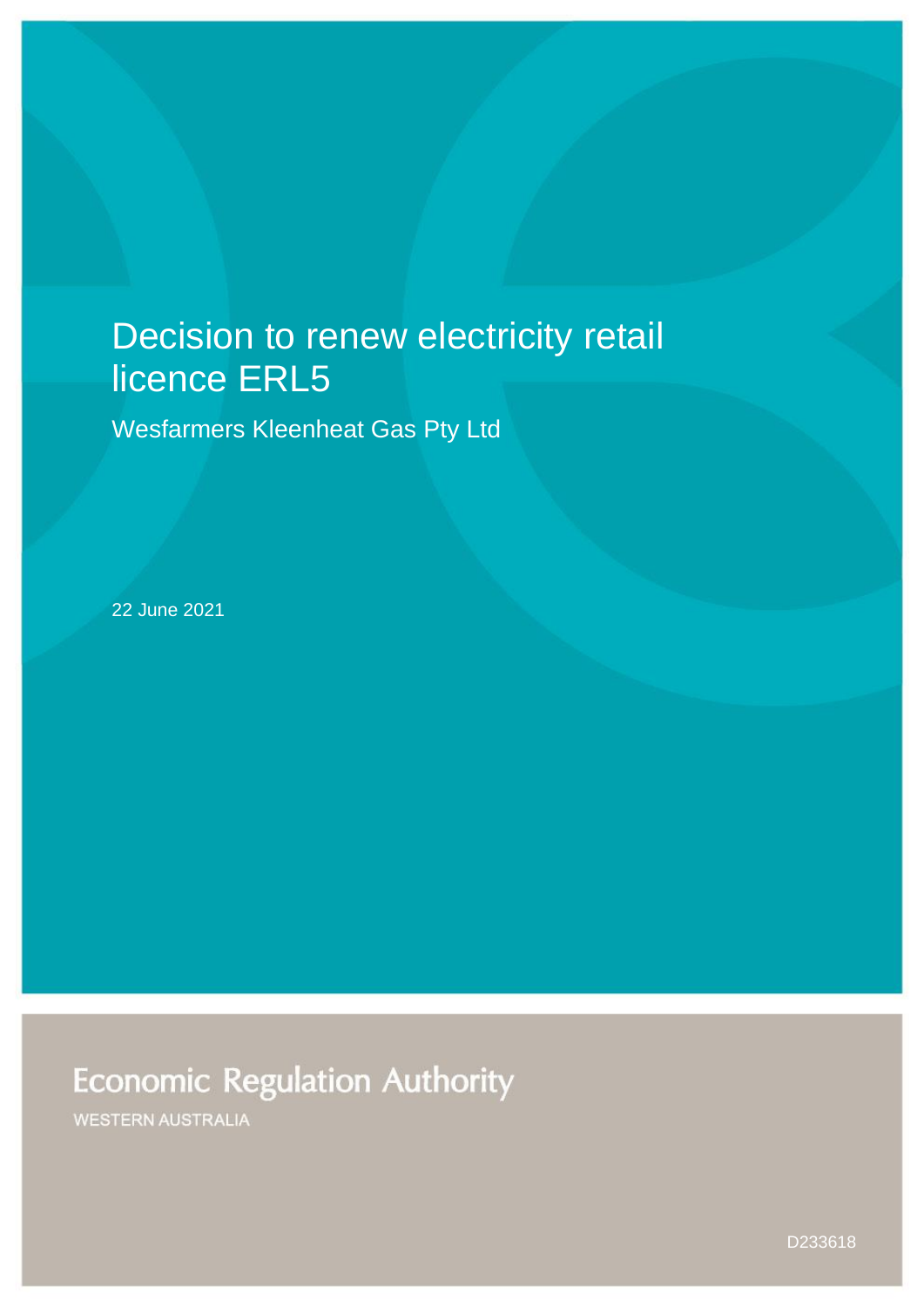#### **Economic Regulation Authority**

Level 4, Albert Facey House

469 Wellington Street, Perth WA 6000

**Telephone** 08 6557 7900

**Email** info@erawa.com.au

**Website** www.erawa.com.au

This document can also be made available in alternative formats on request.

National Relay Service TTY: 13 36 77

© 2021 Economic Regulation Authority. All rights reserved. This material may be reproduced in whole or in part provided the source is acknowledged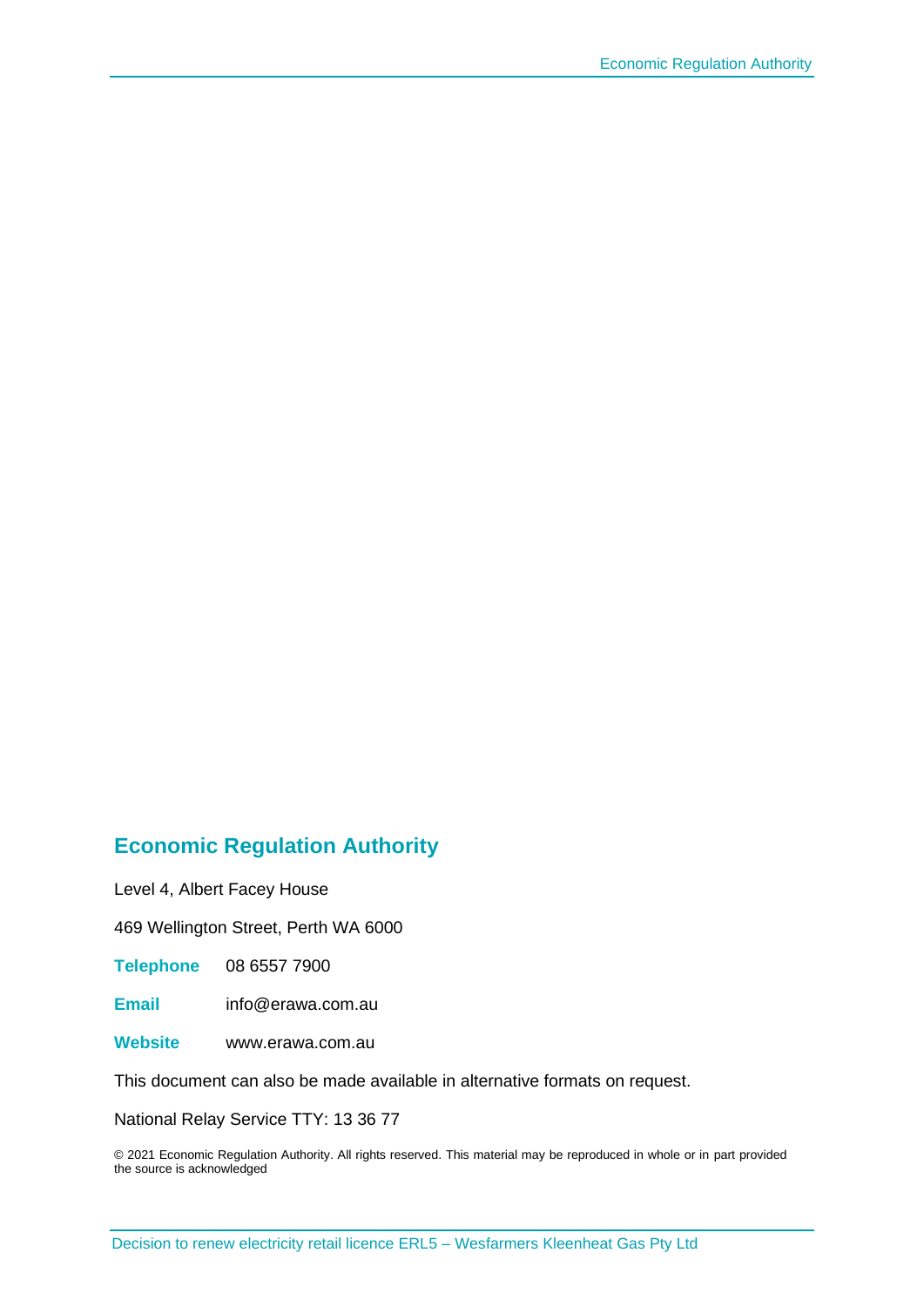## **1. Decision**

- 1. Pursuant to section 51 of the *Electricity Industry Act 2004*, the Economic Regulation Authority approves Wesfarmers Kleenheat Gas Pty Ltd'[s amended standard form contract](http://www.erawa.com.au/cproot/22012/2/Standard-form-contract---Wesfarmers-Kleenheat-Gas---June-2021---ERL005.PDF) for the supply of electricity to small use customers.<sup>1</sup>
- 2. Pursuant to sections 9 and 19 of the Electricity Act, the ERA has renewed Kleenheat's electricity retail licence [ERL5.](http://www.erawa.com.au/cproot/22011/2/Electricity-Retail-Licence-5-Version-8-26-June-2021---ERL005---Wesfarmers-Kleenheat-Gas-Pty-Ltd.PDF)
- 3. Subject to its terms and conditions, the licence authorises Kleenheat to supply electricity to customers on the South West Interconnected System (as set out in licence area ERA-EL-099(C) in the licence).
- 4. The term of the renewed licence is 15 years (the maximum period allowed by section 15(1) of the Electricity Act).
- 5. As required by section 23(1) of the Electricity Act, the ERA will publish a notice of the renewal of the licence in the Government Gazette as soon as practicable.

 $1 - A$  'small use customer' is a customer who consumes not more than 160 megawatt hours of electricity per year.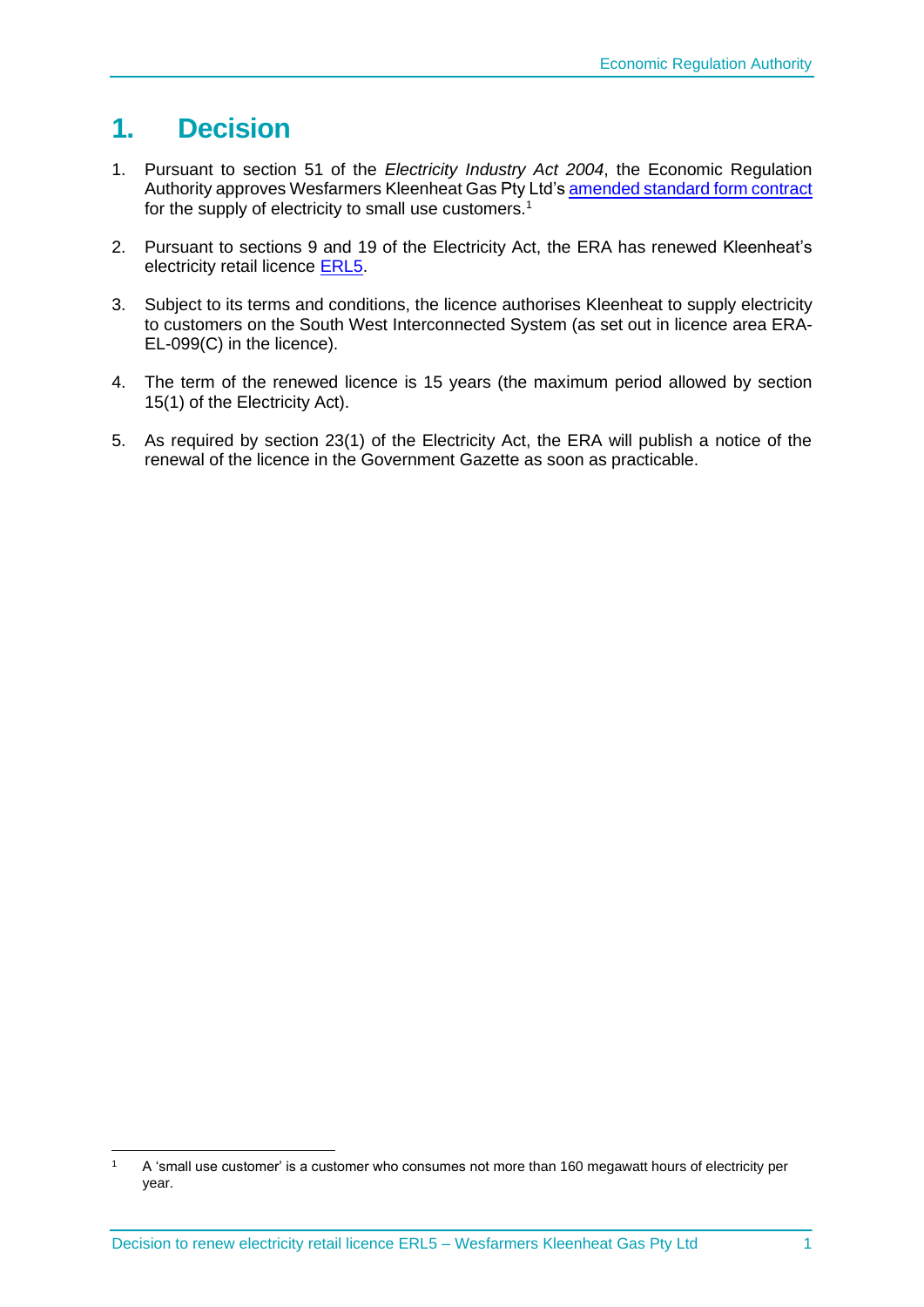# **2. Reasons**

#### **2.1 Licence**

- 6. Section 7(4) of the Electricity Act requires a person to hold an electricity retail licence to sell electricity to customers.
- 7. The ERA granted ERL5 on 26 June 2006 for a period of 15 years, with an expiry date of 25 June 2021. 2
- 8. On 25 March 2021, Kleenheat applied to the ERA to renew ERL5.

## **2.2 Standard form contract**

- 9. Section 50 of the Electricity Act provides that the ERA must not renew an electricity retail licence unless the licensee has submitted a standard form contract to the ERA, and the ERA has approved the standard form contract under which the licensee will supply electricity to customers pursuant to the licence.
- 10. Under section 51 of the Electricity Act, the ERA must not approve a standard form contract if it considers that the contract will not meet the requirements of the *Electricity Industry (Customer Contracts) Regulations 2005*, will be inconsistent with the Electricity Act or any other written law, or will be inconsistent with any term, condition or provision of the licence.
- 11. Kleenheat provided an amended standard form contract with its application to renew ERL5.
- 12. The ERA considers that the standard form contract meets the relevant regulatory requirements.
- 13. The amended standard form contract replaces Kleenheat's previous standard form contract, which was approved by the ERA in June 2015.

## **2.3 Electricity ombudsman scheme**

- 14. Section 100 of the Electricity Act provides that the ERA must not renew a retail licence unless it is satisfied that the licensee is a member of an approved ombudsman scheme.
- 15. Kleenheat is a member of the Electricity Industry Ombudsman (WA) Scheme.

### **2.4 Public consultation**

- 16. On 5 May 2021, the ERA sought [public comment](https://www.erawa.com.au/cproot/21902/2/Notice---Consultation-on-licence-renewal-application---Wesfarmers-Kleenheat-Gas---ERL005.pdf) on the licence renewal application. The period for submissions closed on 27 May 2021.
- 17. The ERA did not receive any submissions.

<sup>&</sup>lt;sup>2</sup> ERL5 was originally granted to Premier Power Sales. At its commencement ERL5 authorised supply to large use customers only. ERL5 was transferred to Kleenheat on 1 July 2015. As part of the transfer ERL5 was amended to authorise supply of electricity to small use customers.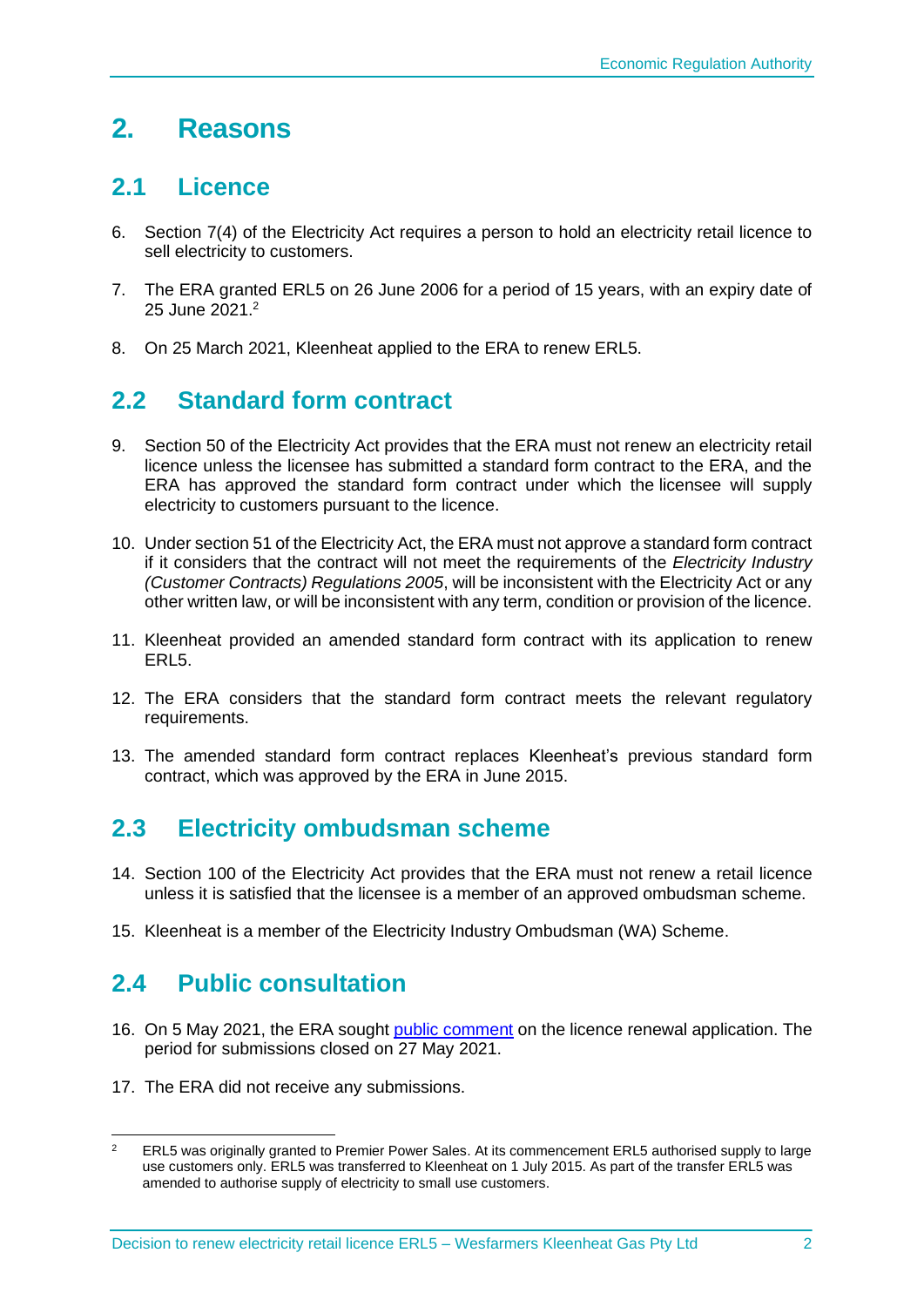## **2.5 Financial and technical assessment**

- 18. Under Section 19(1) of the Electricity Act, the ERA must renew a licence if it is satisfied that the licensee has, and is likely to retain, or will acquire within a reasonable time after the renewal, and is then likely to retain, the financial and technical resources to undertake the activities authorised by the licence.
- 19. As part of its renewal application, Kleenheat provided audited financial reports for the past three financial years for its parent company Wesfarmers Limited and a written declaration from Kleenheat's Chief Financial Officer that it has, and will retain, the financial resources to continue to undertake the activities authorised by the licence.
- 20. Based on the information provided, the ERA is satisfied that Kleenheat has, and is likely to retain, the financial resources to undertake the activities authorised by the licence.
- 21. The ERA used Kleenheat's licence compliance history to determine whether it has the technical resources to undertake the activities authorised by the licence.
- 22. Based on its compliance history, the ERA considers that Kleenheat has, and is likely to retain, the technical resources to undertake the activities authorised by the licence.

### **2.6 Assessment of public interest**

#### *2.6.1 Electricity Industry Act 2004*

- 23. Section 9 of the Electricity Act requires that the ERA must not renew a licence unless it is satisfied that it would not be contrary to the public interest to do so. Section 8(5) of the Electricity Act provides that, without limiting the other matters that may be taken into account, matters that are to be taken into account by the Governor to determine whether the making of the order would not be contrary to the public interest are:
	- a. Environmental considerations.
	- b. Social welfare and equity considerations, including community service obligations.
	- c. Economic and regional development, including employment and investment growth.
	- d. The interests of customers generally or of a class of customers.
	- e. The interests of any licensee, or applicant for a licence, in respect of the area or areas to which the licence in respect of which the power exercised is exercised would apply.
	- f. The importance of competition in electricity industry markets.
	- g. The policy objectives of government in relation to the supply of electricity.

#### *2.6.2 Economic Regulation Authority Act 2003*

- 24. The ERA must also have regard to the matters set out in section 26(1) of the *Economic Regulation Authority Act 2003*: 3
	- a. The need to promote regulatory outcomes that are in the public interest.

<sup>&</sup>lt;sup>3</sup> The ERA has discretion to decide the weight it gives to each of the matters listed in section 26(1) of the ERA Act in making its decision.